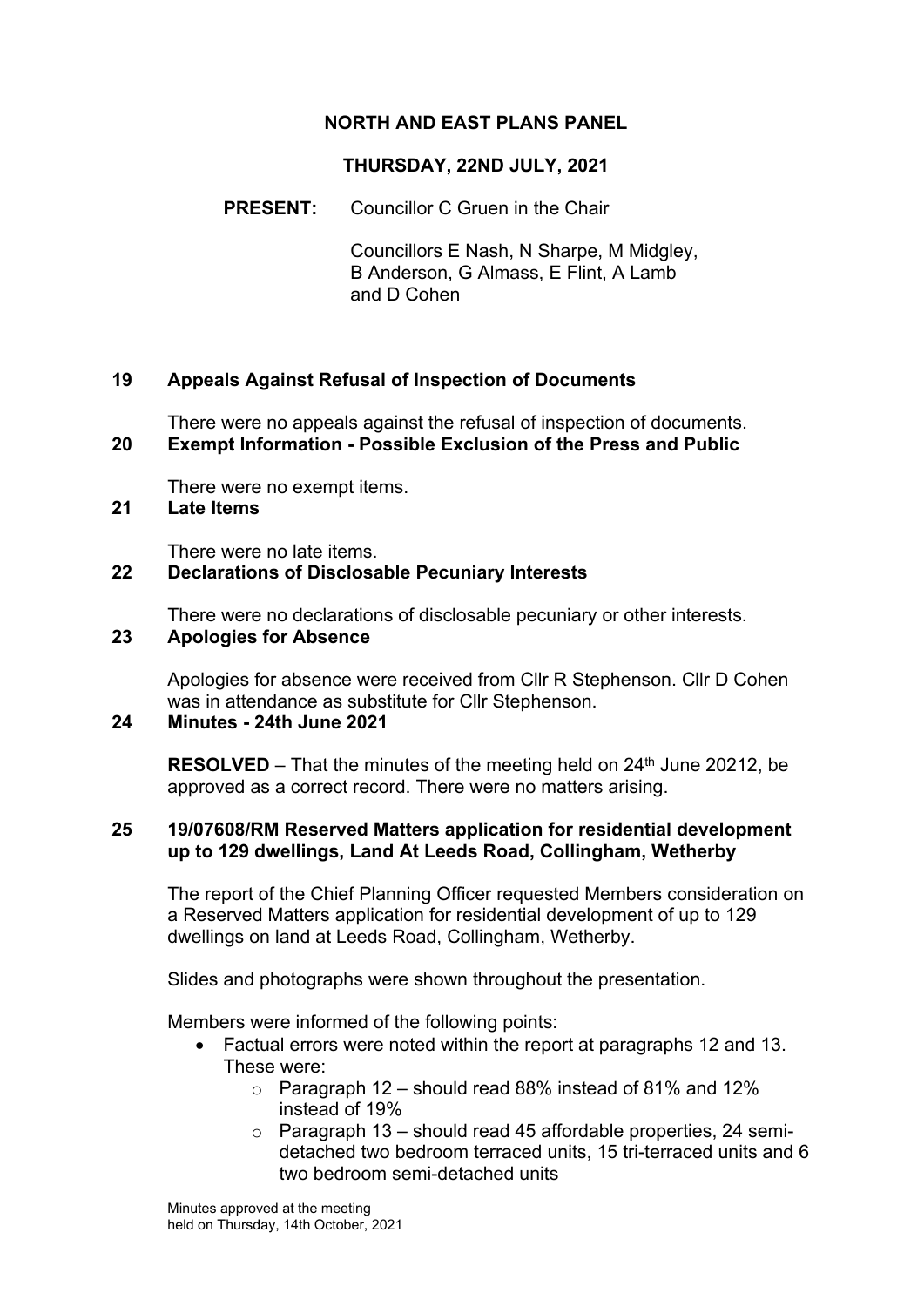- The application before the Panel was for the determination of reserved matters only, which comprised appearance, landscaping, layout and scale. The reserved matters were to be the focus for the Panel's decision-making, as the principle of development and means of access had already been established.
- The application had been brought to Panel at the request of the Harewood Ward Members who were concerned about the design and layout of the scheme in light of the Neighbourhood Plan.
- Outline planning permission was granted on appeal in December 2016 and established the principle of development at the site alongside means of access to the site from Leeds Road (A58).
- The application site was identified within the Site Allocation Plan (SAP ref HG1-519) with an indicative capacity of 150 units. It was noted that part of the application site was within Green Belt, however, the residential units would be located on non-Green Belt land.
- It was noted that planning permission for a bridge across Collingham Beck had already been granted as part of the outline consent.
- The applicant was Miller Homes and Albert Hills.
- The southern most part of the site is within flood zones 2 and 3. It was noted that the Environment Agency had introduced new and additional flood mitigation measures along the beck by strengthening the banking and erecting concrete barriers to prevent further flooding.
- Comments had been received from the community, Harewood Ward Councillors and Collingham with Linton Parish Council.
- The site layout had been amended numerous times with a reduction in dwellings from 139 dwellings to 129 dwellings, increased space standards, more amenity space and better connectivity through and around the site including pedestrian and cycle routes.
- This site had provision for three green spaces, it was noted that landscaping would be via condition. Proposals were for a wildflower meadow, hedgerows and soft planting and the addition of 108 trees to be planted. Developers had engaged with Officers in relation to species types for this area.
- Proposed materials for this site were for buff reconstituted stone, gold buff bricks with a 50/50 split of orange and grey roof tiles. Examples of the materials were shown during the presentation.
- Character assessment of the area had been undertaken by officers so that the development would be within keeping of the character of the area.
- The developers had taken account of climate change, affordable units, flood defences, and increased the use of stone on the site, open spaces, natural wet land, wildflower and tree planting, character of the local area and accessibility and connectivity.
- Since the publication of the report 4 more representation had been received – one from the Parish Council and three from residents. It was noted that most of the points raised were a repeat of those already listed and included: number of houses, no bungalows, no two bed houses for downsizing, density, flood mitigation and no engagement with existing residents.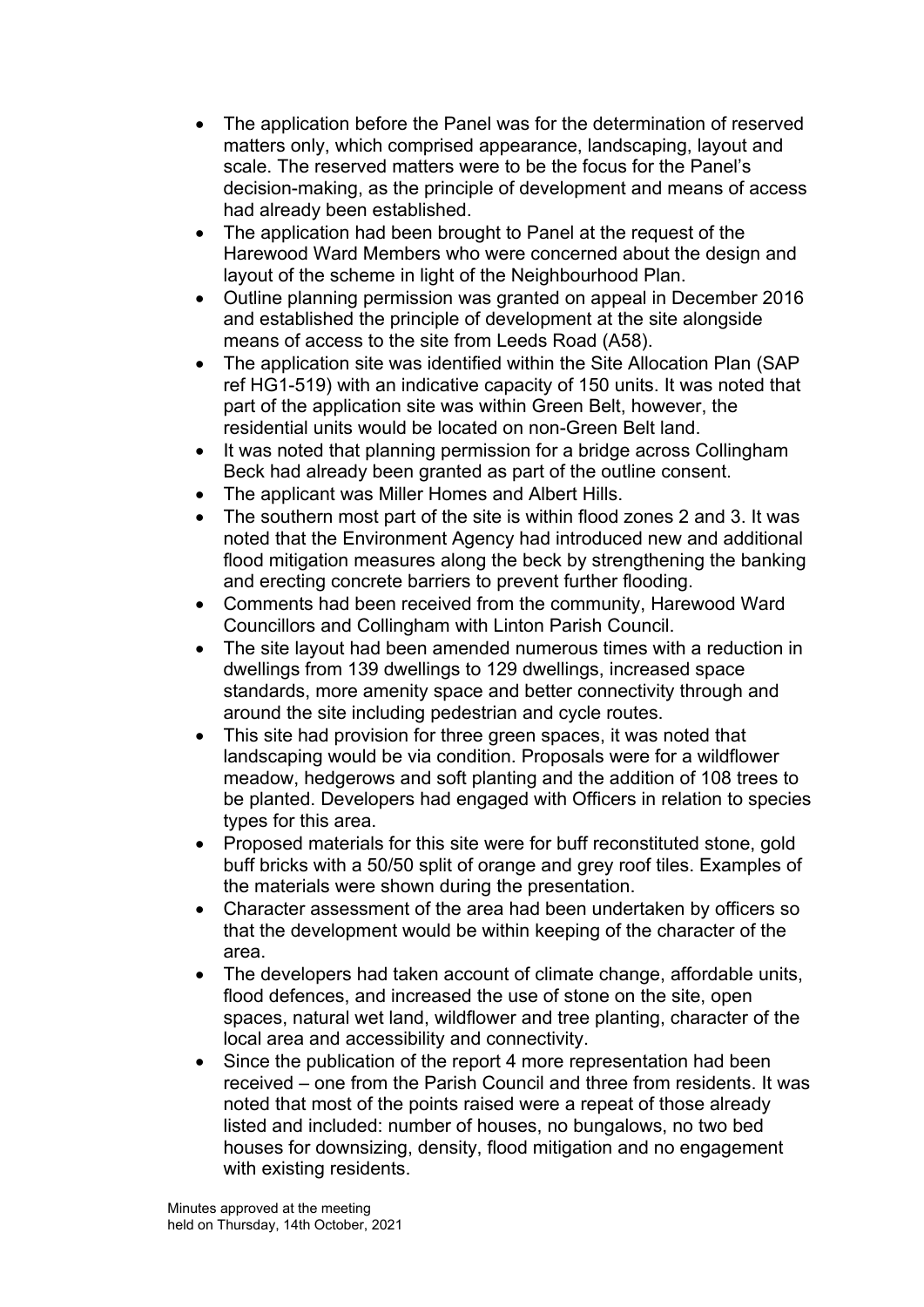• It was acknowledged that the developer had engaged with Officers to make a number of changes since the plans were originally submitted, so as to reflect representations received and reflect the Council's current planning policies and priorities.

Members were advised of a revised version of the National Planning Policy Framework which now has a strong emphasis on local design guidance, policies and codes. Members were provided with clarification on what this entailed.

It was also noted that it was intended to seek two additional conditions from those stated in the Officer Report. These would comprise:

- Electric vehicle charging points being provided for all properties, not just those with garages
- Provision of visibility splays to internal roads of 2.4m x 25m

In addition to this Cllr Nash requested that water butts be provided to all the dwellings and the applicant confirmed their agreement to this request.

Cllr Julian Holmes of the Collingham and Linton Parish Council attended the Panel along with Harewood Ward Councillor, Ryan Stephenson, and informed the Members of the following points:

- Mr Holmes said that he had been involved with this application and the Neighbourhood Plan since 2012 and was of the view that the proposals were not appropriate.
- The Panel were advised that since the outline plan had been approved the Neighbourhood Plan had been checked by an experienced Inspector and approved. As such, it should be given appropriate weight in the planning process. Policies within the Neighbourhood Plan specifically relevant here were those relating to maintaining distinct local character, height, scale, spacing and landscaping
- He said that the engagement by Miller Homes had been 'woeful' and he could not identify one change incorporated into the current proposals that had been requested by the Parish Council or the community.
- Mr Holmes made reference to his presentation that had been emailed to the Plans Panel with the agreement of the Chair.
- Mr Holmes was of the view that the density within the site had been made worse instead of better and much needed open space had been reduced.
- The Neighbourhood Plan and SHMA set out a need for two bedroom houses or bungalows given the aging demographic in the area. It was noted on the original application that had been looked at by the inspector had proposed bungalows.
- He raised concerns in relation to the proposed flood mitigation, saying that it needed to be free draining. He was also of the view that the proposed attenuation tank was not appropriate for this development.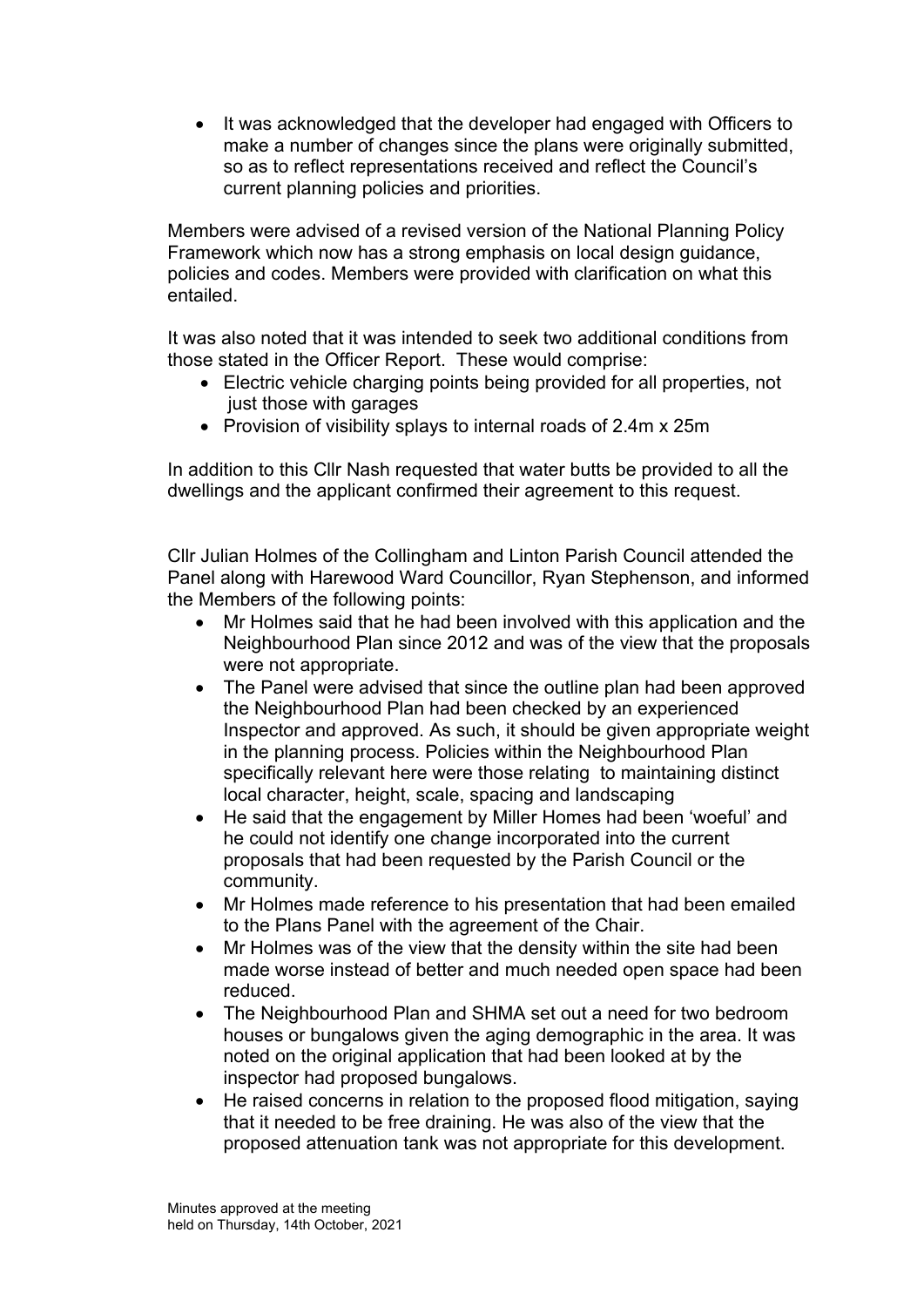• He noted that the open space to be provided would be unusable and was unimaginative, as well as being only 35% of what had been originally proposed to be provided for greenspace in the early iterations of the scheme.

In response to questions from Members the Panel were informed of the following:

- The Neighbourhood Plan states the need for smaller houses, bungalows and sheltered housing to provide for the housing needs in the area. At the outline planning stage, developers had shown plans which indicated that this site would have bungalows, therefore residents were of a view that this would assist with housing need in the area. However, the bungalows have now been removed from the planning application and this was disappointing.
- It was noted that CIIr Stephenson was of the view that the bridge access was not appropriate but acknowledged that this was to be considered at a future date. However, Cllr Stephenson felt that taking a 'masterplan' approach to the development – and looking at the bridge in conjunction with that – would have been beneficial.
- It was the opinion of Mr Holmes that the developers had paid little regard to the Neighbourhood Plan in relation to density, materials, design or landscaping. Mr Holmes stated that the scheme comprised a pastiche design that does not reflect Collingham.
- In addition, Mr Holmes and Cllr Stephenson stated that the development is not appropriate to the area's demographic needs. The Neighbourhood Plan acknowledges that development will need to take place in the area, but wishes to ensure the area's housing need is met when new development comes forward.
- The objectors provided Mill Beck Green and Church Fields, Boston Spa, as good examples of appropriate development in Collingham and the surrounding area.
- There had been no opportunity to engage with either the developers or officers.
- The three proposed open spaces did not appear appropriate for play or leisure activities.

Jonathan Dunbavin, the agent for the applicant, and Dr Kevin Tilford, flood risk management advisor for the applicant, attended the meeting and provided the following information:

- There had been two meetings with the Parish Council in relation to the design aspects of this scheme and the Neighbourhood Plan. The design had evolved as a result of those meetings.
- The number of dwellings had reduced from 147 to 129, with layout changes and amendments to the house types, and all the changes complied with policies A, D and G of the Neighbourhood Plan. It was noted that all the designs also meet with the criteria of Neighbourhoods for Living.
- Open Space currently exceeds that set out in the Core Strategy, and the scheme is policy compliant in relation to mix, space standards and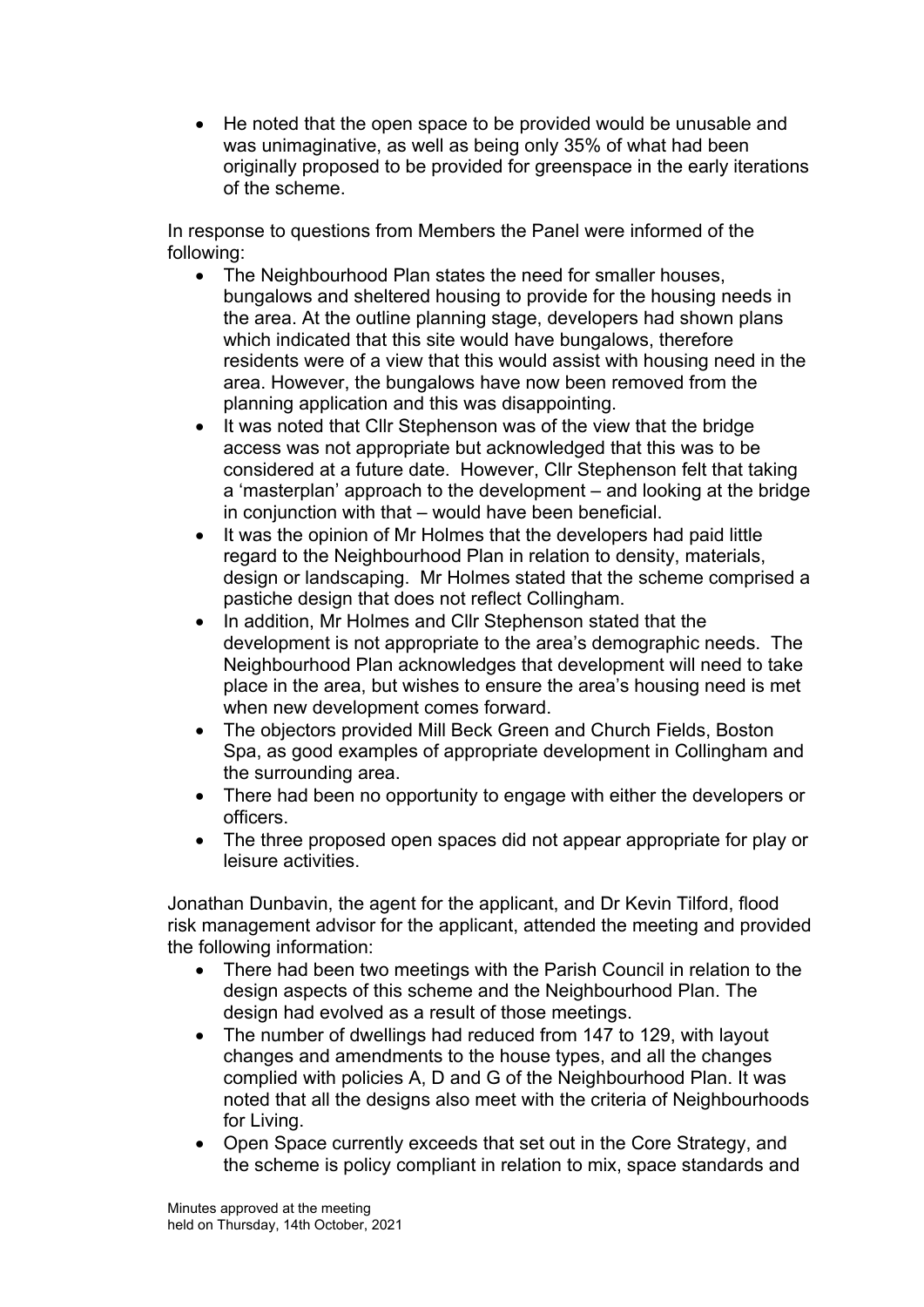affordable housing and accessible homes. The scheme improves connectivity with Collingham with a footpath and provides flood mitigation for the wider area of Collingham.

- The applicant had consulted fully with the relevant agencies in relation to flood risk management regarding flood risk and drainage. The principle source of flooding risk to the area is Collingham Beck. It was noted that 75% of the development platform was in flood zone 1 and that this area was in a low flood risk area – hence it was proposed that this would be where the majority of houses would be built. For the other 25% of the site, ground levels would be raised, taking the development platform across the site into flood zone 1 and hence all houses would therefore be built in flood zone 1. All properties will have a raised floorlevel.
- To ensure that flood risk did not increase elsewhere, compensatory flood storage (by way of an attenuation basin) would be provided on land adjacent to the development platform, this storage would not be in use most of the time. It was noted that the flood mitigation proposals would alleviate flood risk to houses on other developments such as Mill Beck Green, as it would have additional capacity for flood water storage if needed.
- A new hydraulic model had been developed for Collingham Beck as part of a wider flood mitigation scheme of the River Wharfe catchment area. A review of this model had confirmed that this would not affect flood mitigation for this area. It was noted that the Environment Agency agreed.
- The development access road would be a dry access road and a flood wall would be constructed to reduce flooding on Leeds Road.
- Surface water run-off from the development would be discharged to Collingham Beck at a restricted rate and would exceed the natural runoff rate.
- A below ground storage tank would be used to ensure that the development would not flood.
- Bungalows had been shown on the plans when the application was made for outline planning permission, but the plans were indicative only. At that stage, planning permission had been granted for the principle of development and means of access, but with details of the scheme for later determination. There had been an aspiration to provide bungalows, but there was no policy basis on which this had to be provided. In addition, the Inspector on appeal had not sought to condition the provision of bungalows or two-bed properties – seeming to be satisfied that smaller scale housing would be adequately provided for within the City Centre.

In response to Members questions, the Panel were provided with the following information:

- The meetings with the Parish Council had taken place 2-3 years ago.
- All open space met with policy and would be usable for recreation purposes.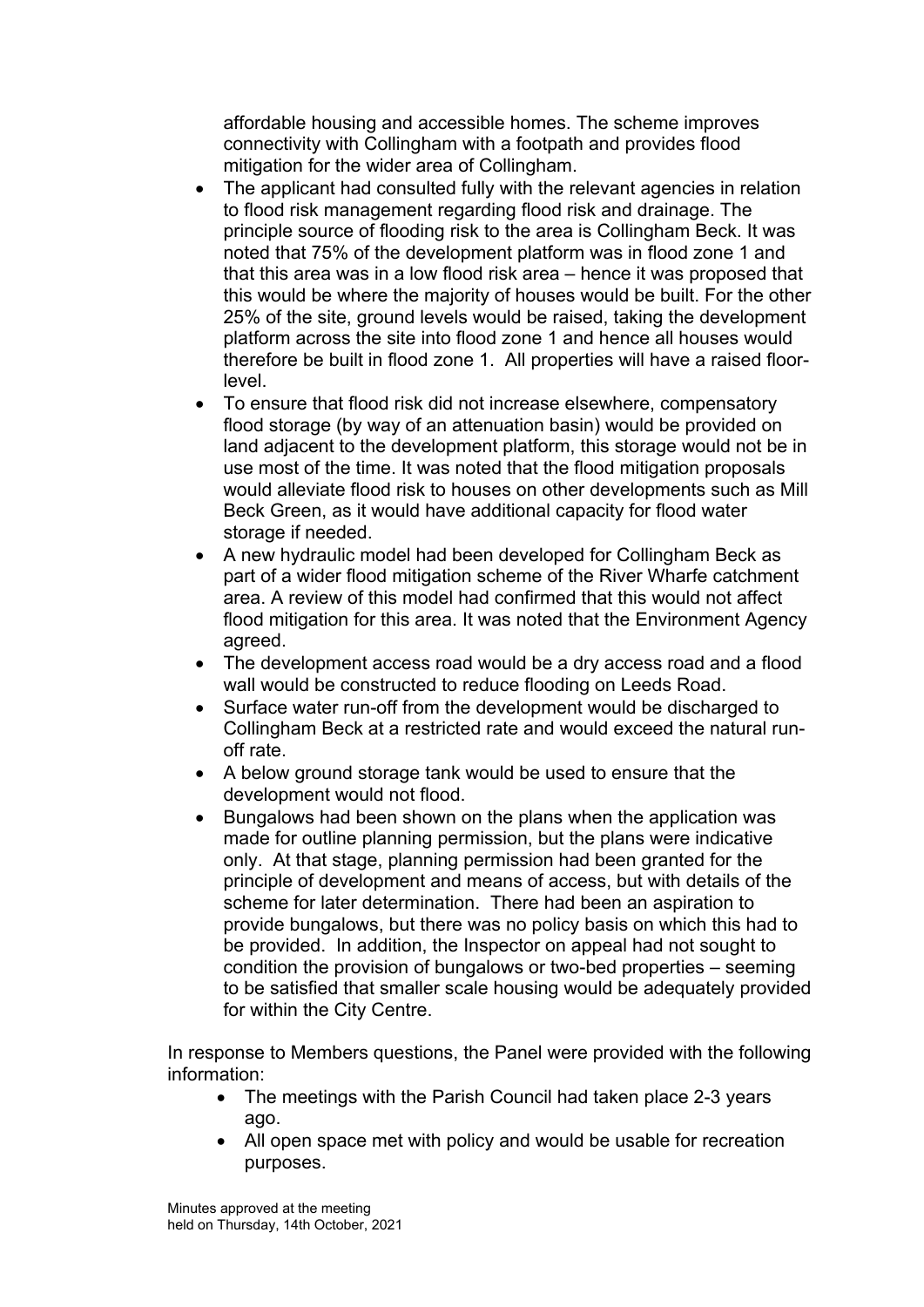- Developers would consider adding water butts
- In response to a request for CGI's, Mr Dunbavin provided the example of a development in Bramhope of house types to be used. It was the view of the Panel that this was not the best example as there had been complaints about the design and water mitigation system at this development.
- Members' frustration was noted regarding there being elements on the illustrative plan that were then not coming forward as part of the reserved matters application. In terms of the provision of bungalows, the applicant was correct that there were no policy basis upon which a demand for this type of accommodation could be made. However, Policy H5 was complied with as part of the proposals – such that all homes would be accessible for a residents' lifetime.
- Regarding density, Members were reminded of the Inspector's view on appeal. The Inspector had found nothing exceptional about the surrounding area that necessitated a lower density than 30 no. dwellings per hectare, so as to ensure that a sufficient number of homes would be provided on the site to meet housing need. The proposal coming forward therefore ensures an efficient use of the land.

Members discussions included:

- Density of site
- Housing need for the area
- Waste management
- Use of open space and wish that this could be provided in a way that would ensure it was interactive for residents
- Biodiversity net gain and intention to secure this by way of condition, with local engagement envisaged
- Types of affordable housing
- Landscaping and tree replacement in compliance with 3:1 replacement policy
- Design of proposed dwellings, including hope that they could reflect surrounding roofscapes (for instance, with the inclusion of chimneys if appropriate)
- Compliance with policies within the Neighbourhood Plan
- Request for CGI's, with the lack of detail on images provided to date being such that it was difficult for Members to come to a decision
- Need for further engagement with local residents and local demographic need

Th Plans Panel requested the application be deferred and for the following changes:

- Further negotiations on density including exploring the inclusion of housing for the elderly/bungalows.
- Revisit the Neighbourhood Plan and look to see if design can be revised to reflect local architectural characteristics.
- Look at roofscape to ensure variety and interest.

Minutes approved at the meeting held on Thursday, 14th October, 2021